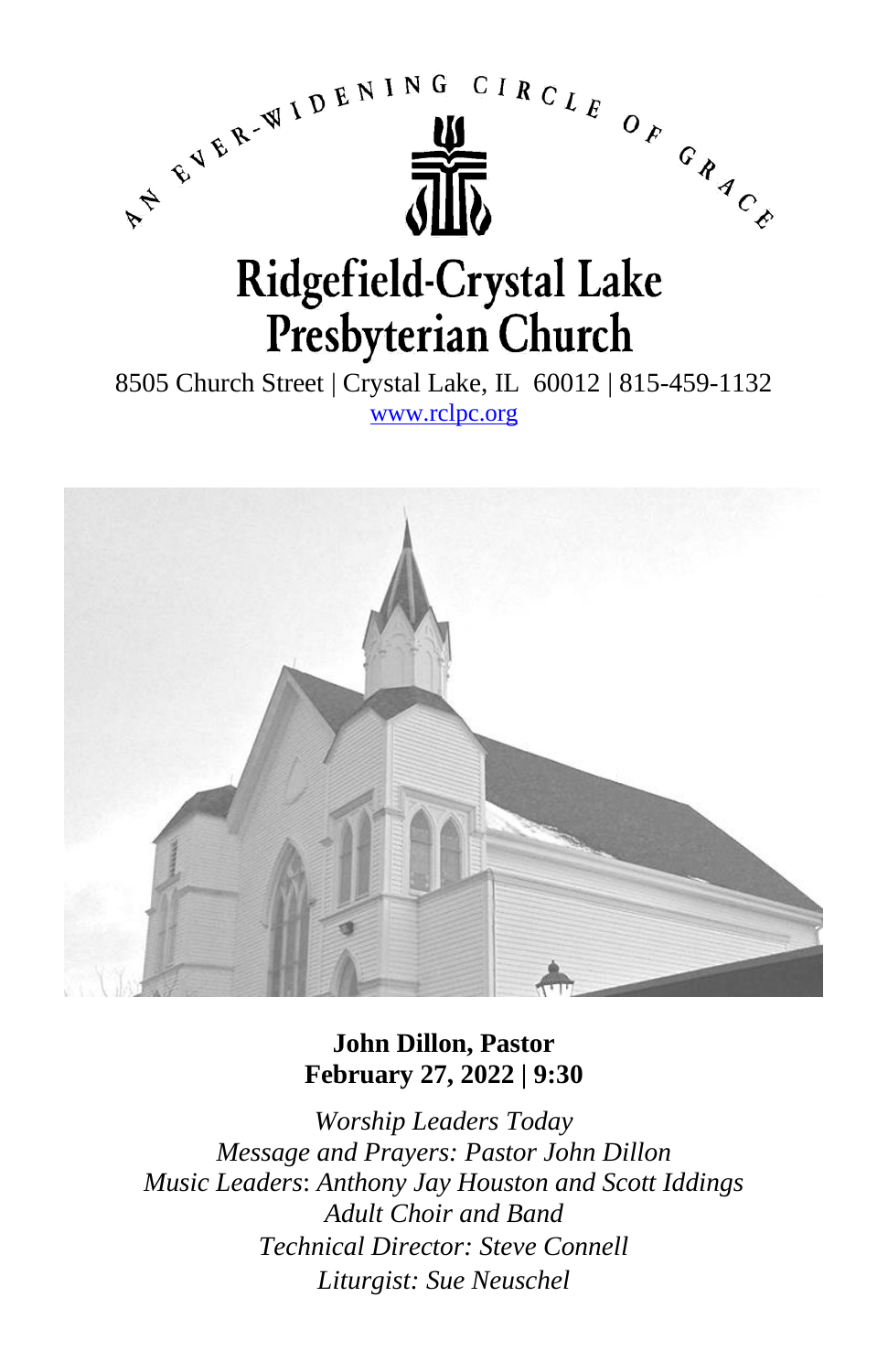## **WE GATHER IN GRACE**

*A "+" indicates all are invited to stand in either body or spirit.*

*Reminders: Our worship service is being livestreamed and is on Zoom. Per CDC guidelines, masks are required in the building.*

### PRELUDE: INTERMEZZO IN A MINOR Brahms

## WELCOME

|      | +CALL TO WORSHIP (Psalms 27, selected verses)       |              |
|------|-----------------------------------------------------|--------------|
| One: | The LORD is my light and my salvation;              |              |
|      | whom shall I fear?                                  |              |
|      | The LORD is the stronghold of my life;              |              |
|      | of whom shall I be afraid?                          |              |
| All: | Hear, O LORD, when I cry aloud,                     |              |
|      | be gracious to me and answer me!                    |              |
|      | Do not cast me off, do not forsake me,              |              |
|      | O God of my salvation!                              |              |
|      | If my father and mother forsake me,                 |              |
|      | the LORD will take me up.                           |              |
| One: | I believe that I shall see the goodness of the LORD |              |
|      | in the land of the living. Wait for the LORD;       |              |
|      | be strong, and let your heart take courage;         |              |
|      | wait for the LORD!                                  |              |
|      | +OPEN THE EYES OF MY HEART                          | Paul Baloche |
|      | Open the eyes of my heart, Lord.                    |              |
|      | Open the eyes of my heart;                          |              |
|      | I want to see you; I want to see you;               |              |
|      | Open the eyes of my heart, Lord.                    |              |
|      | Open the eyes of my heart;                          |              |
|      | I want to see you; I want to see you;               |              |
|      | to see you high and lifted up,                      |              |
|      | shining in the light of your glory.                 |              |
|      | Pour out your power and love                        |              |
|      | as we sing "Holy, holy, holy."                      |              |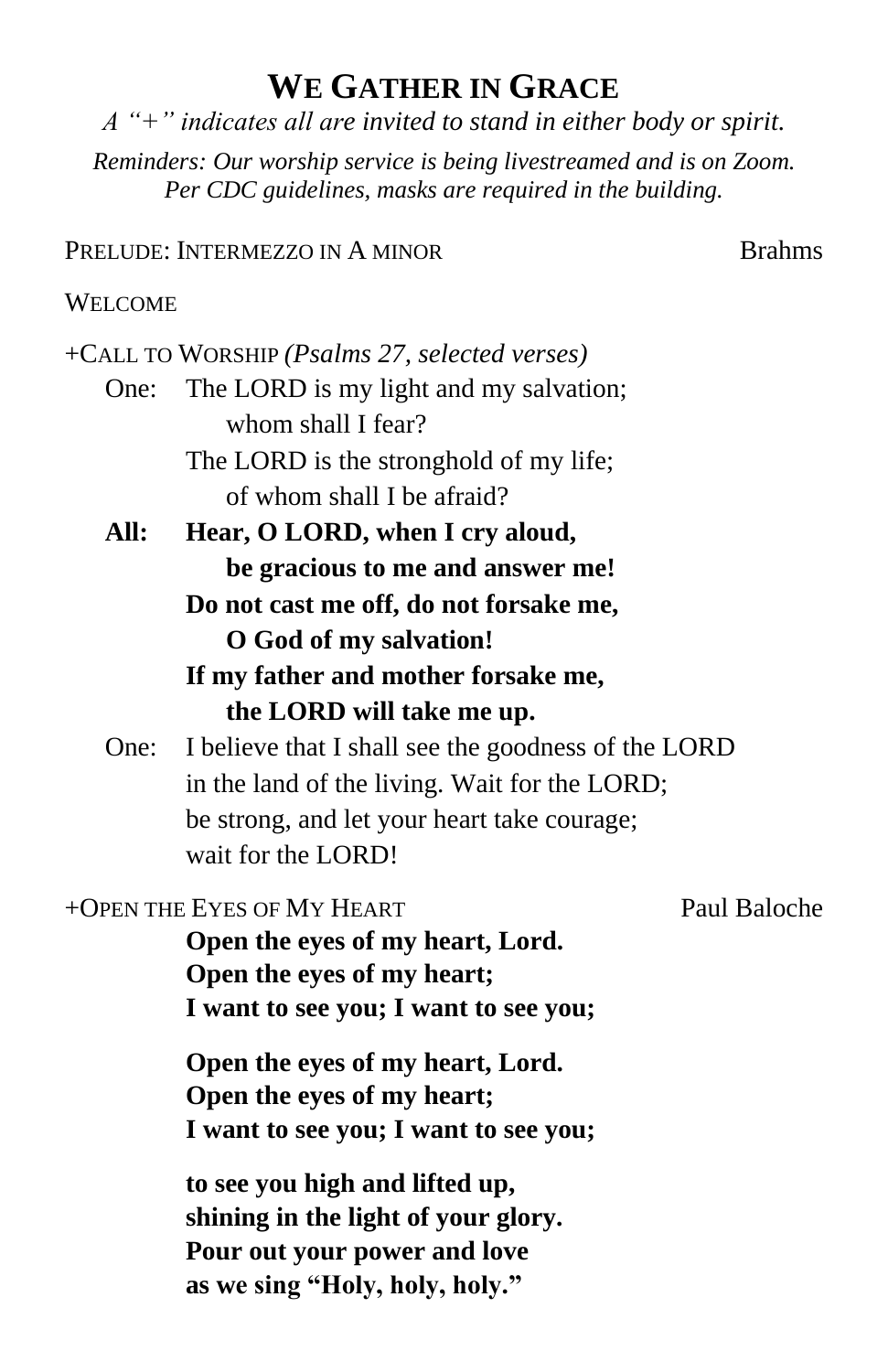**Open the eyes of my heart, Lord. Open the eyes of my heart; I want to see you; I want to see you;**

**Open the eyes of my heart, Lord. Open the eyes of my heart; I want to see you; I want to see you;**

**to see you high and lifted up, shining in the light of your glory. Pour out your power and love as we sing "Holy, holy, holy."**

**Holy, holy, holy. Holy, holy, holy. Holy, holy, holy, I want to see you.**

**Open the eyes of my heart, Lord. Open the eyes of my heart; I want to see you; I want to see you;**

**to see you high and lifted up, shining in the light of your glory. Pour out your power and love as we sing "Holy, holy, holy." High and lifted up, shining in the light of your glory. Pour out your power and love as we sing "Holy, holy, holy."**

**Holy, holy, holy. Holy, holy, holy. Holy, holy, holy, I want to see you.**

#### +PRAYER OF CONFESSION

One: God of transfiguration and transformation, we worship you this day with songs of praise, with words of prayer, with listening ears, and open hearts.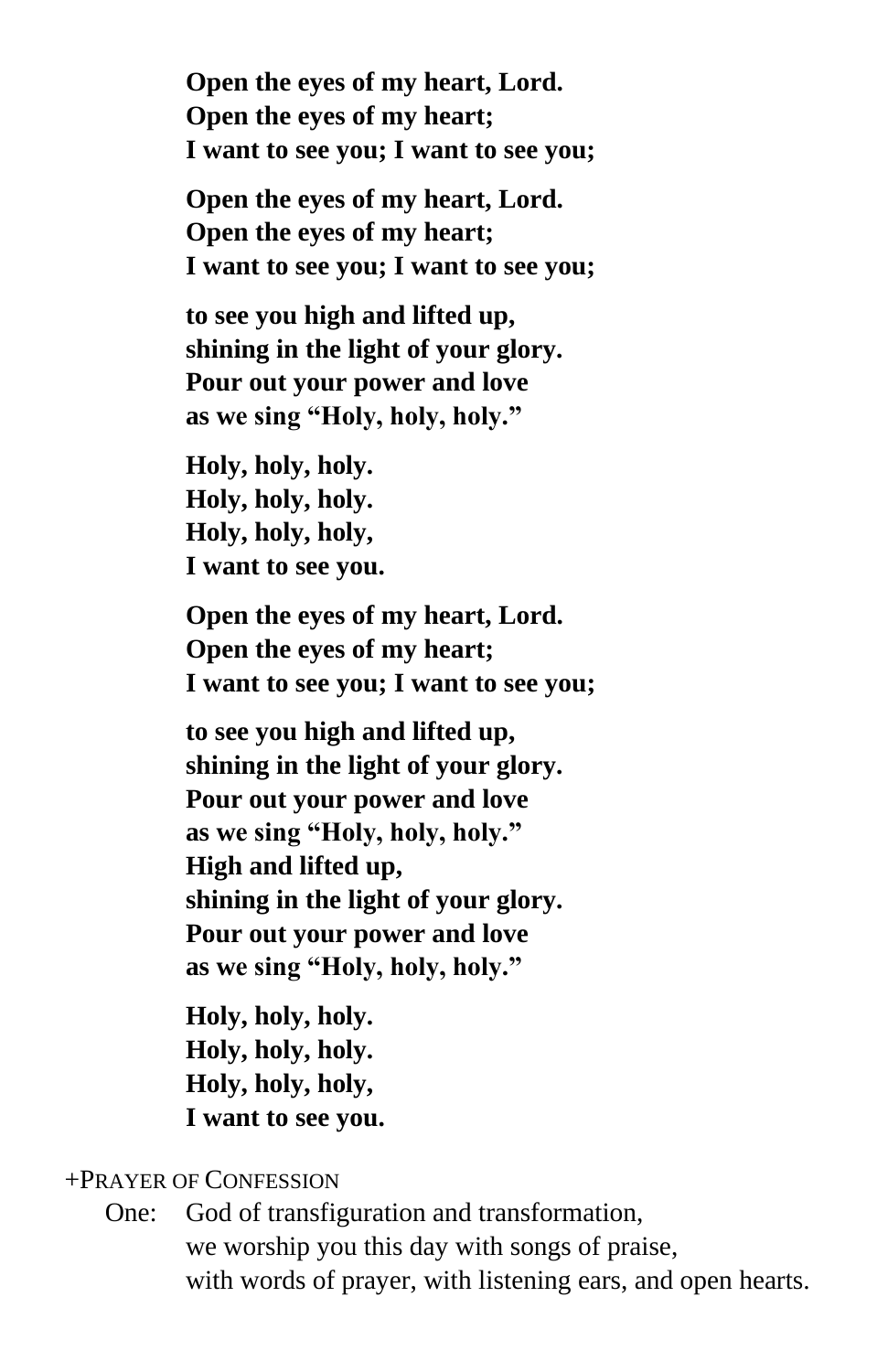**All: Lord Jesus, forgive us when we limit ourselves to looking for you in elevated places when you are, in fact, among us here. Forgiven, loved and free, open our eyes anew to see you as you continue to walk with us on our journey of life and faith. Hear us, we pray, in the name of Jesus your son, your chosen, to whom we should listen and offer praise and glory now and always. Amen.**

+WORDS OF RECONCILIATION AND PASSING THE PEACE

Pastor: May our faith stretch us, calling us from moribund traditions towards the journey into God where we have not yet been and where the society dares us not to go. And in such a place wait, pause, linger, and wonder what is yet to be revealed through the Peace that only Christ can bring. Peace be with you!

+GLORY TO GOD, WHOSE GOODNESS SHINES ON ME GTG 582 **Glory to God, whose goodness shines on me, and to the Son, whose grace has pardoned me, and to the Spirit, whose love has set me free. As it was in the beginning, is now and ever shall be. Amen.**

**World without end, without end. Amen. World without end, without end. Amen. World without end, without end. Amen. As it was in the beginning, is now and ever shall be. Amen.**

# **WE GROW IN GRACE**

WEE WORSHIP

SUNG RESPONSE: THIS LITTLE LIGHT OF MINE

**This little light of mine, I'm going to let it shine. This little light of mine, I'm going to let it shine. This little light of mine, I'm going to let it shine. Let it shine, let it shine to show God's love.**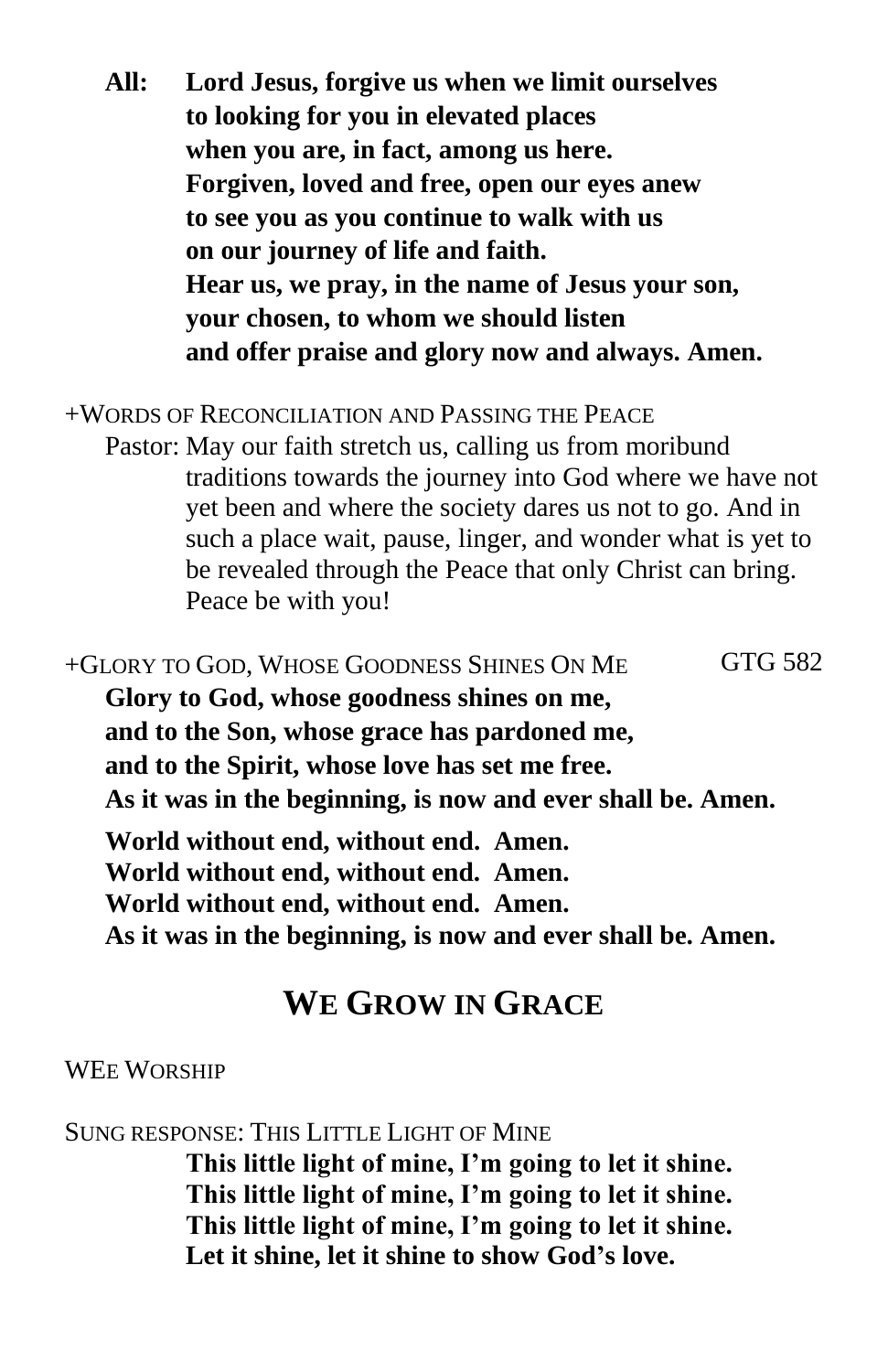SCRIPTURE READING: John 9:1-23

MESSAGE *"An Act of God?"* Rev. John Dillon

ANTHEM: AMAZING GRACE arr. Jackson Berkey

PRAYERS OF THE PEOPLE AND THE LORD'S PRAYER

**Our Father, who art in heaven, hallowed be thy name. Thy kingdom come, thy will be done, on earth as it is in heaven. Give us this day our daily bread; and forgive us our debts, as we forgive our debtors; and lead us not into temptation, but deliver us from evil. For thine is the kingdom, and the power, and the glory, forever. Amen.**

HYMN: PRAYERS FOR PEACE tune Finlandia # 340 GTG **We pray for peace, O God of love and justice, as once again, we face a time of war. The meek and humble try — amid the crisis to love and build, to nurture and restore. May leaders hear the truth the prophets teach us that gifts of peace are well worth struggling for. We pray for peace, O Christ who calmed the waters who stilled the storm, who stilled disciples' fear. You spoke with love and with amazing power; be with us now when trouble is so near. May leaders see the miracle you offer that words and deeds can calm the nations here. We pray for peace, O Spirit here among us; your love emboldens, judges and restrains. Take any hate and acts of impulse from us; make leaders wise, amid competing claims. May we seek peace, O God of love and justice; may love and mercy be our highest aims.**

*Permission is given for free use of this hymn, including in online worship services.*